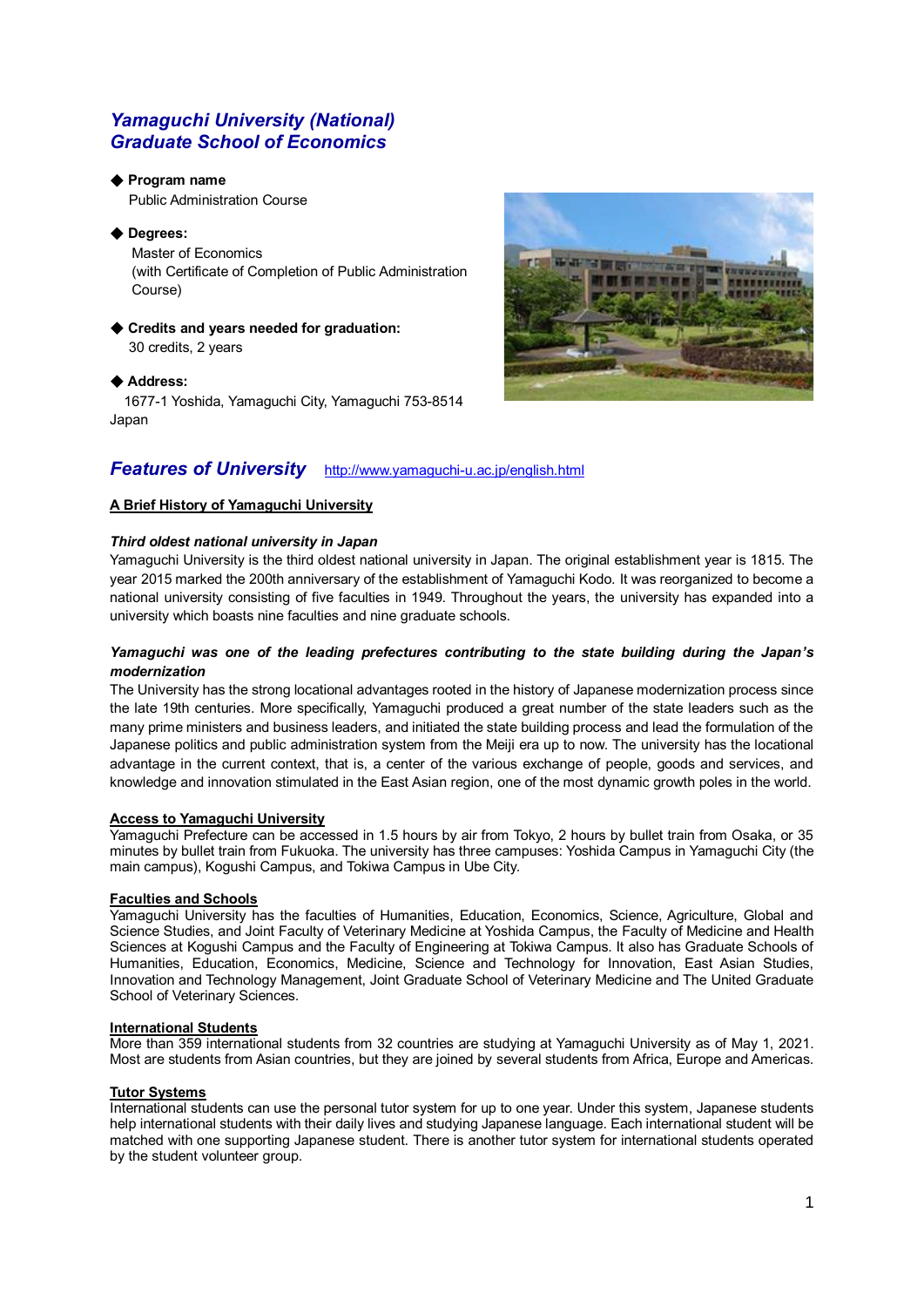#### **Strengthening International Student Support**

In the university's medium-term objectives, the following goals related to the international students have been established:

- Enhancing guidance for international students
- Providing support systems involving the local community and municipality to secure provision of reasonably priced, good quality accommodation
- Appointing professors to quide international students
- Strengthening follow up after providing academic and daily life support to ensure the main objective of supporting international students is achieved

#### **International Student Center (ISC)**

The university's International Student Center provides international students with systematic language instruction, and advice and information on academic and everyday life. The center helps international students with:

- ・ Academic issues
- ・ Issues in daily life (visa issues, personal issues, etc.)
- ・ Financial issues
- Psychological and health issues

Advisory services are available in Japanese and English. In the advisory room, the advisors help with problems which international students may have while living in Japan. They maintain close contact with their counterparts in the Health Administration Center, especially concerning psychological issues. They also act as a liaison with the local community, helping international students get involved in local festivals, community activities and more, so that they can interact with local people and traditions.

# *Features of Graduate School* <http://www.econo.yamaguchi-u.ac.jp/en/>

#### **History, Philosophy and Goals**

The Faculty of Economics is the oldest Faculty of Economics in the Japanese universities. With this historical asset, the Graduate School of Economics was founded in 1975, and provides education in 2 majors: Economics, and Business Administration. It shares the ethos of Self-Restoration with its parent institution. With a view to meeting the needs of contemporary society, this ethos espouses a spirit that is not afraid of self-change, while maintaining the strength of purpose founded on a robust core. The Graduate School's own most recent Self-Restoration was manifested in the establishment of the Medical-Welfare Management Program. This program aims to train professionals in the administration of medical and welfare institutions, equipping them with the knowledge and skills required in the workplace, in economics, business administration, accountancy and law.

The foremost mission and objective of the School is to produce specialists to identify issues in our increasingly complex and fluid contemporary society, and to seek comprehensive solutions, equipped with competence in the social sciences and the ability to articulate their own views and opinions clearly.

| Program         | Major                          | Course                                      |
|-----------------|--------------------------------|---------------------------------------------|
| Master's Degree | Economics                      | <b>Public Administration</b>                |
|                 |                                | <b>Economic and Social Policy</b>           |
|                 |                                | Medical Care and Welfare Service Management |
|                 | <b>Business Administration</b> | Hilly and Mountainous Areas Management      |
|                 |                                | Taxation                                    |

#### **Courses and Fields of Specialization**

#### **Main Fields of Research**

The ethos of Self-Restoration made its debut on the international stage in 2003 with the launch of the Public Administration (PA) Program, sponsored in part by JICA. The PA program, with its classes conducted entirely in English, is pivotal to the cultivation of global human resources in the School. The PA Program was offered in principle for the benefit of JICA sponsored international students; however, the flexible curriculum allows students from other courses to take up to 14 credits in PA courses. Moreover, from 2010, the course is open to all.

# *Features of the Program*

Public Administration Course offers various courses that meet the challenges in each country.

#### **Investing in human resource is crucial for the state building**

Development of human resource to be able to lead in their fields, exhibiting expertise in solving various problems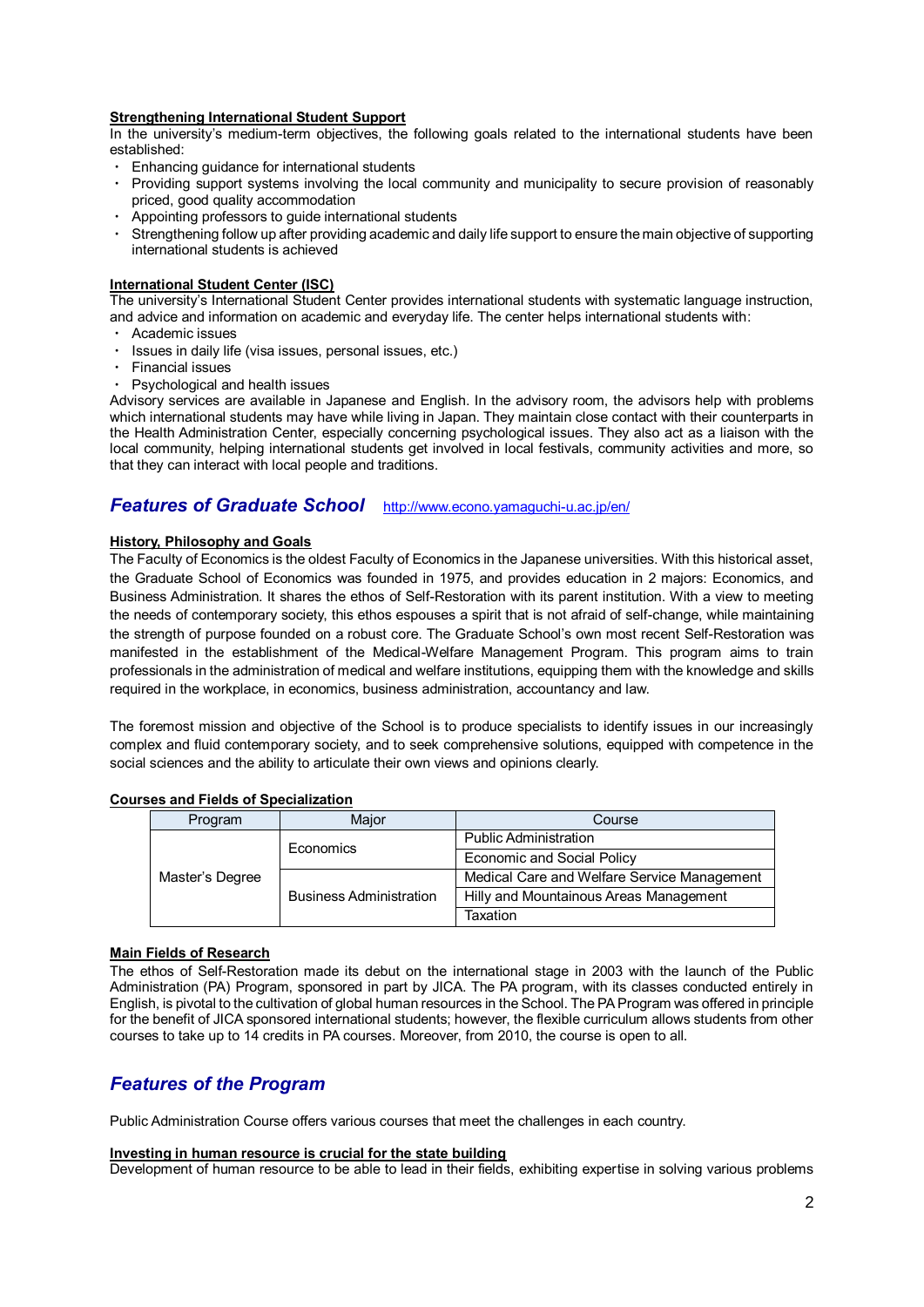from a broad range of perspectives related to public administration is the key for the success, in particular in the areas of 1) management of public policy, 2) decentralization of public administration and 3) improvement of governance and anticorruption.

#### **Advantages of studying at Yamaguchi University for the prospectus international students**

To support those high potential future leaders, the university would arrange quality environments for learning and research as follows:

### *1) Quality curriculum and education contents in English to meet the practitioners' on-the-ground needs*

The public administration course is offered entirely in English, thus providing an environment in which to pursue academic research, supported by a strong, judicious supervisory program. In order to obtain the skills required for the creation of a master's thesis in the field of social science, an academic writing course is provided as a compulsory component of the program.

- Public Administration and Principle of Administrative Law are offered in order that students acquire the knowledge and ability for public administrators.
- Public Policy, Program Evaluation and Cost-Benefit Analysis are offered in order that students acquire the knowledge and ability for making and evaluating effective and efficient policy.
- ・ Economics, Public Economics, Development Economics, and International Economics are offered in order that students acquire the knowledge required for economic policy and development.
- Public Finance and Local Government Finance are offered in order that students acquire knowledge of Finance for public administrators.
- Students can learn Japanese development experience through JICA Development Studies Program such as Public Administration, International Cooperation Studies, Social Policy Studies, Industrial Policy, Advanced Public Administration IA, IB, IIA and IIB.
- Academic Writing is offered as a compulsory course in order that students learn the appropriate style and methodology for writing master's thesis in the field of social science.

#### *2) Teaching staff with sufficient understanding on the current situation of developing countries and development challenges in the field of policy making in various Asian developing countries as well as experts in East Asian studies.*

Our Graduate School is equipped with many professors who have much experience of conducting researches and/or working in developing countries and have a good understanding on the development issues from various angles. Such experience is used to its full extent to guide JDS Fellows to find solutions to their specific issues.

#### *3) Provision of the development experience of Japan which is a frontrunner country experiencing the "state-of-art" development challenges linked with JICA's Development Study Program (JICA-DSP)*

Japan has already experienced or is now experiencing many development challenges that the developing countries would encounter near future such as environmental problems, energy efficiency, eco-economy and society, digital economy and the aging society. The university would offer learning opportunism of the frontrunning Japanese cases as well as historical legacies relating to the state building taken over since the Meiji modernization process. This thought is completely in line with the **JICA's Development Study Program (JICA-DSP)** of offering learning opportunities of the experiences of Japanese development and development cooperation. Thus, the international students of the university would be benefitted from the JICA program.

### *4) Provision of practical and hands-on guidance and supervision to meet JDS fellows' specific need*

The course is specifically and carefully designed to be implemented systematically and consistently to develop the academic capabilities and experience of JDS Fellows. If a research proposal requires interdisciplinary guidance, multiple professors can be made available for joint instruction specific to the student's needs.

Students are encouraged to pursue a deeper understanding of their research theme through regular thesis instruction. An instruction course is offered before coming to Japan so that students can have a smooth start to their research. Special programs are offered to improve students' abilities in mathematics and English. Other ad hoc programs such as discussion with relevant government officials invited from various government sectors are conducted depending on the needs of individual research proposals.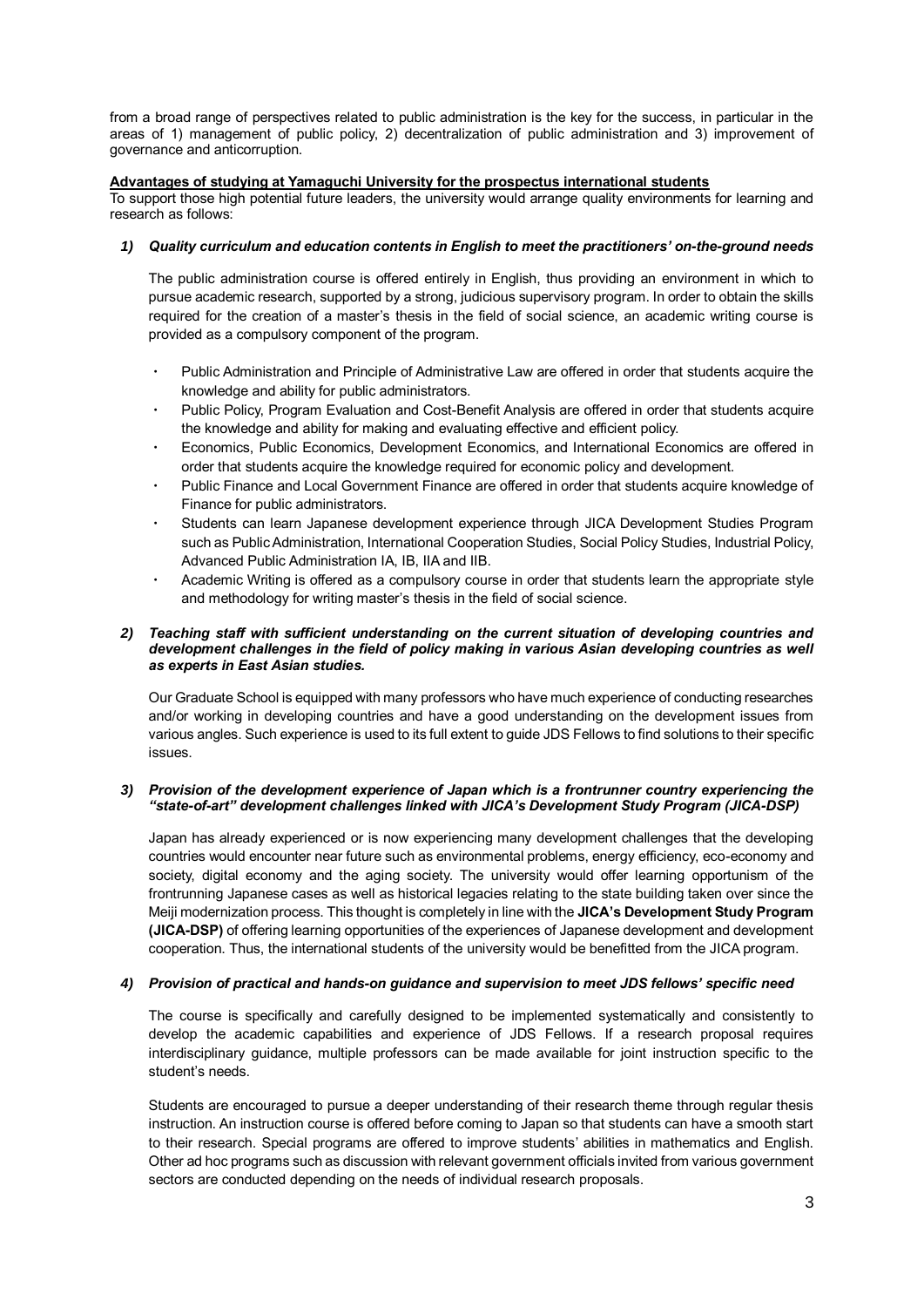For your information, the theme of the master thesis written by the students graduated from the university in the past are posted the following site.

#### [http://www.econo.yamaguchi-u.ac.jp/files/master\\_titlelist.pdf](http://www.econo.yamaguchi-u.ac.jp/files/master_titlelist.pdf)

#### *5) Opportunities of exchange views with other countries' official studying at the university*

Many international students with various nationality and academic and working backgrounds are staying in the university. Thus, those students would be able to exchange various experiences such as policy making and implementation applied to the respective countries among the students, and to expand a wide range of policy spaces to meet the political, economic and social context of its home countries. A good knowledge with wide policy spaces make policy making and implementation more effective in each country.

#### *6) Opportunities of exchange views with the Japan's central government organizations*

For the effective and practical learning of the public sector management, it is essential for the international students to obtain opportunities of visiting the Japanese central government organizations and exchanging views with the responsible official on the real issues they encounter daily.

From this viewpoint, visiting programs to central government bodies and other relevant Japanese public institutions will be arranged. Students make interim thesis presentations in Bangladesh to improve the content of their Master's study by inviting questions and comments related to their thesis from professors and students in Dhaka University. The program



Visiting the Embassy of Bangladesh in Japan

would be conducive for the government official to building a network with the Japanese counterpart official.

#### *7) Opportunities to improve language and math skills in optional courses*

Basic English and math courses are available for the students who would like to develop basic skills. These courses will help them in the regular classes such as 'Academic Writing' and 'Mathematics for Economics'. In the  $2<sup>nd</sup>$  year, students can take the English course for thesis writing to enhance their master thesis. Japanese language course for beginner is also offered for those would like to learn basic Japanese which helps students in their lives in Japan and makes good relationships between students and people in Japan in their communication.

#### **Research Guidance Policy of the Public Administration Course**

The research guidance policy of the Public Administration Course at the Graduate School of Economics is as follows:

- 1) A research supervisor for each student will be appointed prior to their arrival in Yamaguchi based on the research proposal, so that students may start work immediately after their arrival. The main supervisor guides the students intensively throughout the research program, providing practical, and face-to-face research advice. Thesis instruction is conducted in a multidisciplinary manner by appointing one main supervisor and two sub-supervisors for each student.
- 2) In addition to conventional instruction by our faculty, we use wide variety of teaching methods in lectures and seminars such as: presentation by students using power point, question and answer session, and group discussion, using examples in Japan and developing countries. The variety of teaching methods facilitates a deeper understanding of the contents of our lectures, enhances the students' knowledge of issues related to their research theme and develops their presentation skills.
- 3) A short visit of about one week to the central government organizations is conducted yearly, based on the research needs of each student. This experience allows students to acquire a practical understanding of effective public administration and serves as a basis for comparative study of various aspects of public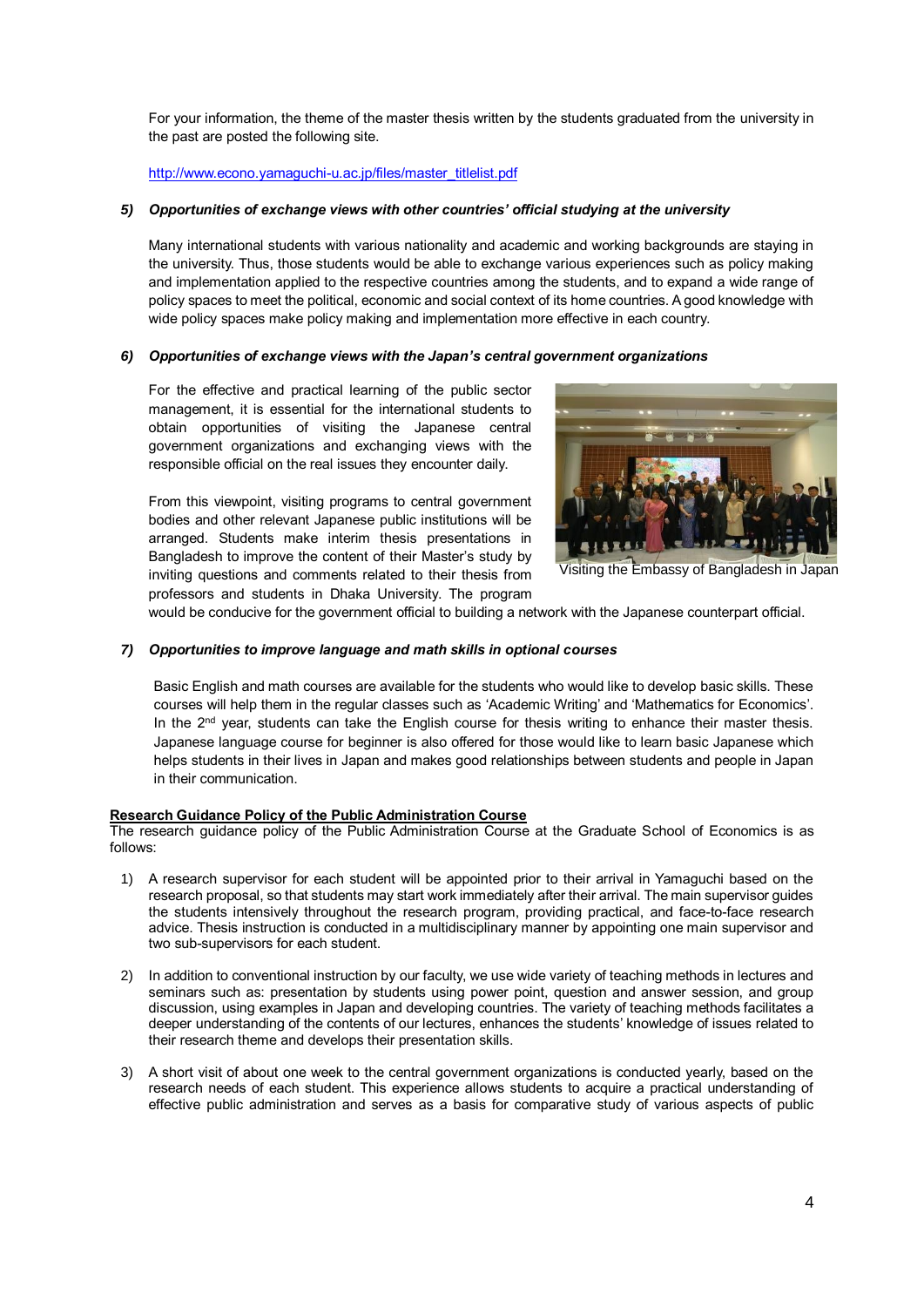administration. Past years have included visits to Bank of Japan, Tokyo Stock Exchange, National Tax College, Ministry of land, Infrastructure, Transport and Tourism, Ministry of Foreign Affairs, Ministry of Internal Affairs and Communications, Local Tax Agency and Japan Tourism Agency.

4) A short visit to a local city will be arranged after submitting the master's thesis to investigate the industrial development of the local city. Students take a lecture on an industrial policy being implemented in the local government and visit several places related to agricultural industry, manufacturing industry, service industry and sixth sector industry.



Special Lecture at the Ministry of Foreign Affairs of Japan

# *Necessary Curriculum to Obtain the Degrees*

|                                                |                        |                | 2021<br>2022 |                      | 2023                                    |                      |
|------------------------------------------------|------------------------|----------------|--------------|----------------------|-----------------------------------------|----------------------|
| <b>Course Title</b>                            | Instructor             | Credit         | 1st          | 2 <sub>nd</sub>      | 1st                                     | 2 <sub>nd</sub>      |
|                                                |                        |                | Semester     | Semester             | Semester                                | Semester             |
| Preparatory Courses (Compulsory)               |                        |                |              | 1 <sup>st</sup> Year |                                         | 2 <sup>nd</sup> Year |
| <b>Academic Writing</b>                        | T. Takemoto            | 1              | $\circ$      |                      | $\circ$                                 |                      |
| <b>Economic Statistics</b>                     | K. Fukuyo              | $\overline{2}$ | $\circ$      |                      | $\circ$                                 |                      |
| Economics                                      | M. Yamada              | 2              | $\circ$      |                      | $\circ$                                 |                      |
| Core Courses (Compulsory Elective)             |                        |                |              | 1 <sup>st</sup> Year |                                         | 2 <sup>nd</sup> Year |
| *Public Administration *                       | K. Nishiyama           | $\overline{2}$ | $\circ$      |                      | $\circ$                                 |                      |
| <b>Development Economics</b>                   | K. Hamashima           | $\overline{2}$ | $\circ$      |                      | $\circ$                                 |                      |
| <b>International Economics</b>                 | K. Yamamoto            | $\overline{2}$ |              | $\Omega$             |                                         |                      |
| Principles of Administrative Law               | M. Hattori             | $\mathfrak{p}$ |              |                      | $\circ$                                 |                      |
| <b>Program Evaluation</b>                      | T. Umada               | $\overline{2}$ |              | $\circ$              |                                         | $\circ$              |
| <b>Public Economics</b>                        | S. Teraji              | $\overline{2}$ | $\circ$      |                      | $\circ$                                 |                      |
| <b>Public Finance</b>                          | H. Kojima              | $\overline{2}$ | $\circ$      |                      |                                         | $\circ$              |
| <b>Elective Courses</b>                        |                        |                |              |                      | 1 <sup>st</sup> or 2 <sup>nd</sup> Year |                      |
| Academic English                               | T. Takemoto            | 1              |              | $\circ$              |                                         | $\circ$              |
| <b>Mathematics for Economics</b>               | L. Yuan                | $\overline{1}$ | $\circ$      |                      | $\circ$                                 |                      |
| Research Methodology                           | T. Umada<br>M. Hattori | 1              |              | $\circ$              |                                         | $\circ$              |
| *Advanced Public Administration<br>Studies IA  | I. Tomimoto            | $\overline{2}$ |              |                      |                                         | $\circ$              |
| *Advanced Public Administration<br>Studies IB  | I. Tomimoto            | 2              | $\circ$      |                      |                                         |                      |
| *Advanced Public Administration<br>Studies IIA | I. Tomimoto            | $\overline{2}$ |              | $\circ$              |                                         |                      |
| *Advanced Public Administration<br>Studies IIB | I. Tomimoto            | $\overline{2}$ |              |                      | $\circ$                                 |                      |
| *Industrial Policy                             | K. A. Akkemik          | $\overline{2}$ | $\circ$      |                      | $\circ$                                 |                      |
| *International Cooperation<br><b>Studies</b>   | K. Amatsu              | $\overline{c}$ |              | $\circ$              |                                         | $\circ$              |
| *Social Policy Studies                         | I. Tomimoto            | $\overline{c}$ |              |                      | $\circ$                                 |                      |
| <b>Advanced Data Analysis</b>                  | T. Nishio              | $\overline{2}$ | $\circ$      |                      | $\circ$                                 |                      |

**Public Administration Course, Graduate School of Economics** - Course Program (Reference) -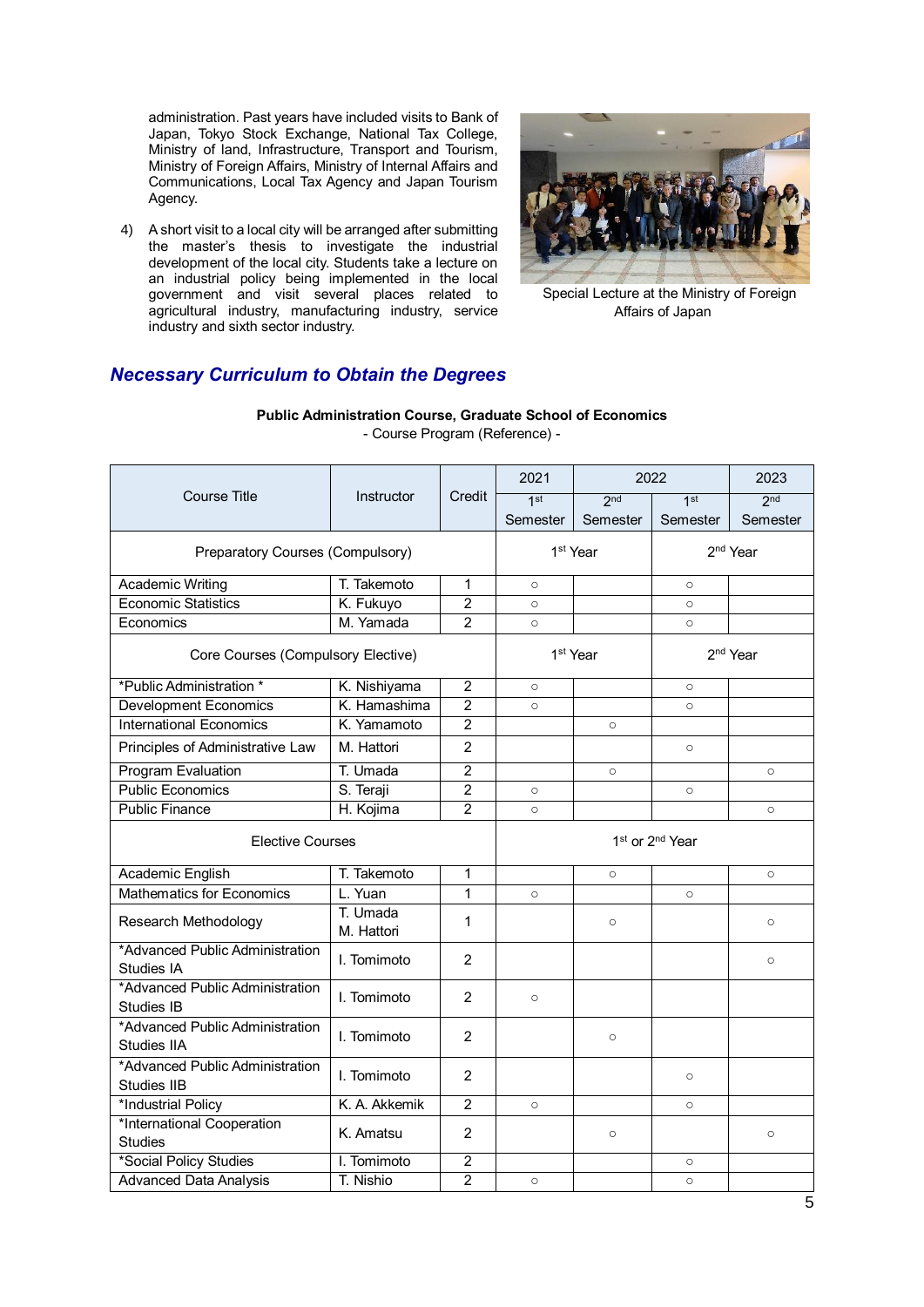| Cost-Benefit Analysis                                          | S. Yamashita            | 2              |          | $\circ$ |         |         |
|----------------------------------------------------------------|-------------------------|----------------|----------|---------|---------|---------|
| Cultural Psychology of<br>Administration                       | T. Takemoto             | $\mathfrak{p}$ | $\Omega$ |         | $\circ$ |         |
| Economic Policy                                                | M. Nakama               | $\overline{2}$ |          | $\circ$ |         |         |
| <b>Environmental Policy</b>                                    | L. Chen                 | $\overline{2}$ |          | $\circ$ |         |         |
| International Framework for<br><b>Environmental Protection</b> | M. Maruyama             | 2              | O        |         | $\circ$ |         |
| <b>Local Government Finance</b>                                | M. Nakama               | 2              |          |         |         | $\circ$ |
| Media and Society                                              | M. Loehr                | $\overline{2}$ |          | $\circ$ |         | O       |
| <b>Monetary Economics</b>                                      | T. Hyodo                | $\overline{2}$ |          |         |         | $\circ$ |
| <b>Public Debt Management</b>                                  | T. Sakano               | $\overline{2}$ |          | $\circ$ |         | $\circ$ |
| <b>Public Policy</b>                                           | T. Umada<br>I. Tomimoto | 2              |          |         | $\circ$ |         |
| Quantitative development Policy<br>Analysis                    | K. A. Akkemik           | $\overline{2}$ |          | $\circ$ |         | O       |
| <b>Regional Economics</b>                                      | H. Saito                | $\overline{2}$ |          | $\circ$ |         |         |
| Southeast Asian Economy                                        | K. Amatsu               | 2              | $\circ$  |         | $\circ$ |         |
| Strategic management                                           | T. Hirano               | $\overline{2}$ |          | $\circ$ |         |         |
| <b>Tourism Policy</b>                                          | M. Asamizu              | $\overline{2}$ |          | $\circ$ |         | $\circ$ |
| Yardstick Competition<br>Among<br>Government                   | H.Yoneoka               | 2              | $\circ$  |         | $\circ$ |         |

[\*] = These courses are provided as JICA Development Studies Program.

#### **○1 st Year**

### **Preparatory Courses (Compulsory)**

**Objectives:** To acquire the basic skills required in the study of public administration management such as thesis writing skills, mathematics for economics and economic statistics.

(Quarter or Semester: 1 or 2 credits per course, a total of 5 credits required)

| No. | Course Title               |
|-----|----------------------------|
|     | **Academic Writing         |
|     | <b>Economic Statistics</b> |
|     | Economics                  |

### **Core Courses (Compulsory elective)**

**Objectives:** To acquire fundamental knowledge and skills required in the implementation of public administration such as public economics, public administration, program evaluation and others.

(Semester: 2 credits per course, a minimum of 8 credits required)

| No. | Course Title                     | No. | Course Title            |
|-----|----------------------------------|-----|-------------------------|
|     | *Public Administration           |     | Program Evaluation      |
|     | Development Economics            |     | <b>Public Economics</b> |
| J   | International Economics          |     | <b>Public Finance</b>   |
|     | Principles of Administrative law |     |                         |

#### ○**1 st and 2 nd Year**

#### **Elective Courses**

**Objectives:** To study advanced topics related to public administration and other subjects to allow the acquisition of the theories and specified knowledge required in the implementation of efficient public administration. (Quarter or Semester: 1 or 2 credits per course, a minimum of 3 credits required)

| No. | Course Title                               | No. | Course Title                                            |
|-----|--------------------------------------------|-----|---------------------------------------------------------|
|     | **Academic English                         | 15  | <b>Environmental Policy</b>                             |
| ◠   | **Mathematics for Economics                | 16  | International Framework for Environmental<br>Protection |
| 3   | **Research Methodology                     | 17  | <b>Local Government Finance</b>                         |
| 4   | *Advanced Public Administration Studies IA | 18  | Media and Society                                       |
| 5   | *Advanced Public Administration Studies IB | 19  | <b>Monetary Economics</b>                               |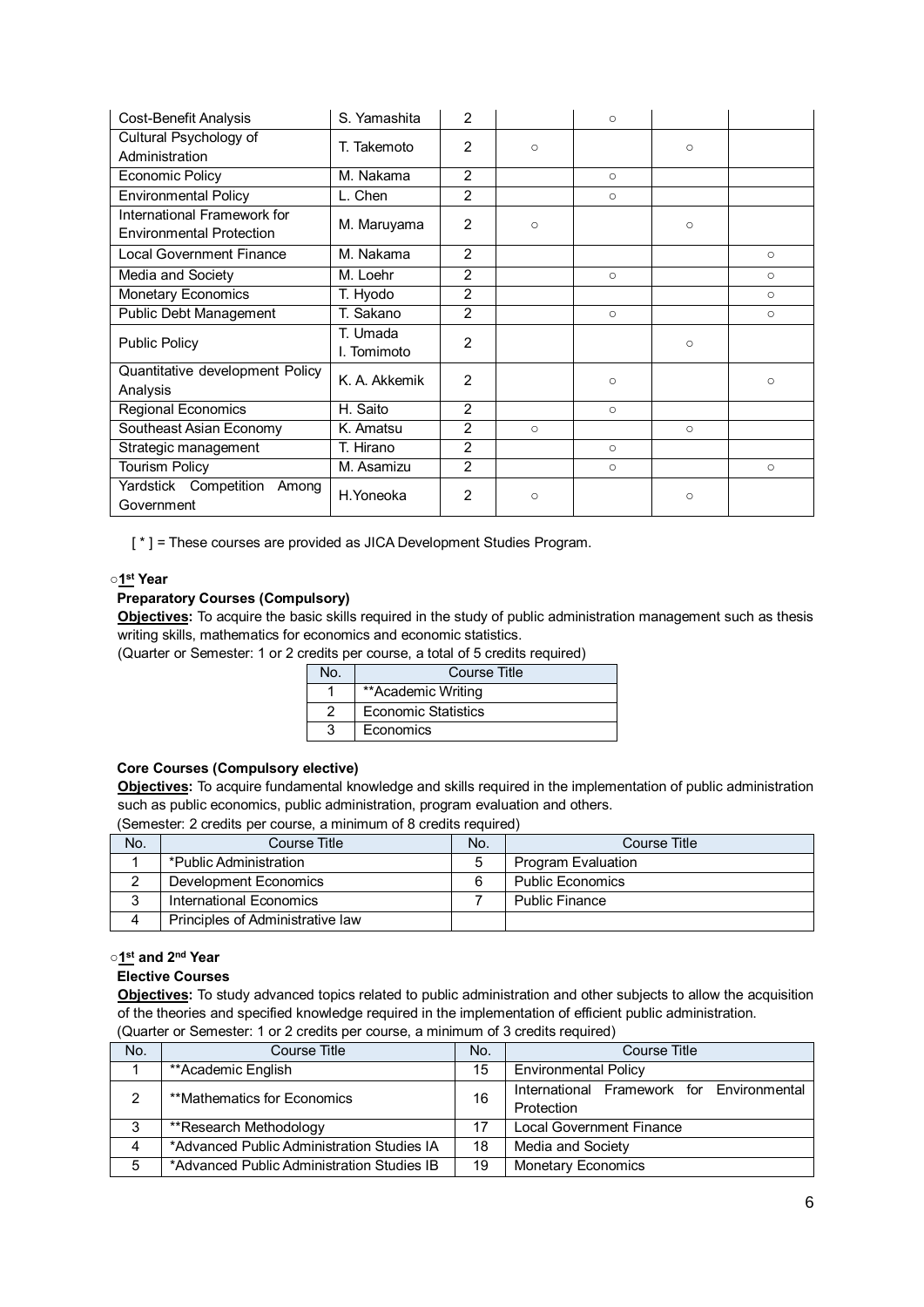| 6  | *Advanced Public Administration Studies IIA | 20 | <b>Public Debt Management</b>                 |
|----|---------------------------------------------|----|-----------------------------------------------|
| 7  | *Advanced Public Administration Studies IIB | 21 | <b>Public Policy</b>                          |
| 8  | *Industrial Policy                          | 22 | Quantitative Development Data Analysis        |
| 9  | *International Cooperation Studies          | 23 | <b>Regional Economics</b>                     |
| 10 | *Social Policy Studies                      | 24 | Southeast Asian Economy                       |
| 11 | <b>Advanced Data Analysis</b>               | 25 | <b>Strategic Management</b>                   |
| 12 | <b>Cost Benefit Analysis</b>                | 26 | <b>Tourism Policy</b>                         |
| 13 | Cultural Psychology of Administration       | 27 | <b>Yardstick Competition Among Government</b> |
| 14 | <b>Economic Policy</b>                      |    |                                               |

[ \* ] = These courses are provided as JICA Development Studies Program.

[\*\*] = These are one credit courses.

# **Seminars (Required)**

(Semester: 2 credits per course, a total of 8 credits required)

| No. | Course Title |                      | No. | Course Title                     |                      |
|-----|--------------|----------------------|-----|----------------------------------|----------------------|
|     | Seminar IA   | 1 <sup>st</sup> Year |     | Seminar IIA (Thesis Instruction) | 2 <sup>nd</sup> Year |
|     | Seminar IB   |                      |     | Seminar IIB (Thesis Instruction) |                      |

## ○**Graduation Requirements**

| <b>Elective Courses</b> | $3 - 9$ credits |
|-------------------------|-----------------|
| <b>Seminars</b>         | 8 credits       |
| Total                   | 30 credits      |

# *List of faculty members capable of guiding JDS Fellows*

| Name         | Area of Research                                       |
|--------------|--------------------------------------------------------|
| S. Teraji    | Microeconomics                                         |
|              | Incomplete Information                                 |
| M. Yamada    | <b>Economic Growth Theory</b>                          |
|              | <b>Business Cycle Theory</b>                           |
| J. Nomura    | <b>Econometric Analysis</b>                            |
|              | <b>Empirical Analysis</b>                              |
| H. Kojima    | Applied Microeconomics                                 |
|              | Public Finance                                         |
|              | Economic Theory                                        |
| T. Umada     | <b>Development Economics</b>                           |
|              | Program Evaluation                                     |
|              | <b>Monetary Economics</b>                              |
| T. Hyodo     | Monetary Theory                                        |
| M. Nakama    | <b>Fconomic Effect of Taxation</b>                     |
|              | <b>Public Economic Theory</b>                          |
| S. Nabeyama  | <b>Community Welfare Theory</b>                        |
|              | <b>Gender Theory</b>                                   |
| K. Hamashima | East Asian Social Policy Theory                        |
|              | East Asian Political-Labor-Management Relations Theory |
| H. Saito     | Regional Economy                                       |
|              | <b>Regional Policy</b>                                 |
| L. Chen      | <b>Environmental Economic Theory</b>                   |
|              | Theories of Economic Policy                            |
| K. Amatsu    | International Cooperation Studies                      |
|              | International Development                              |
| K. Yamamoto  | International Development Policy                       |
|              | Policy Development Philosophy                          |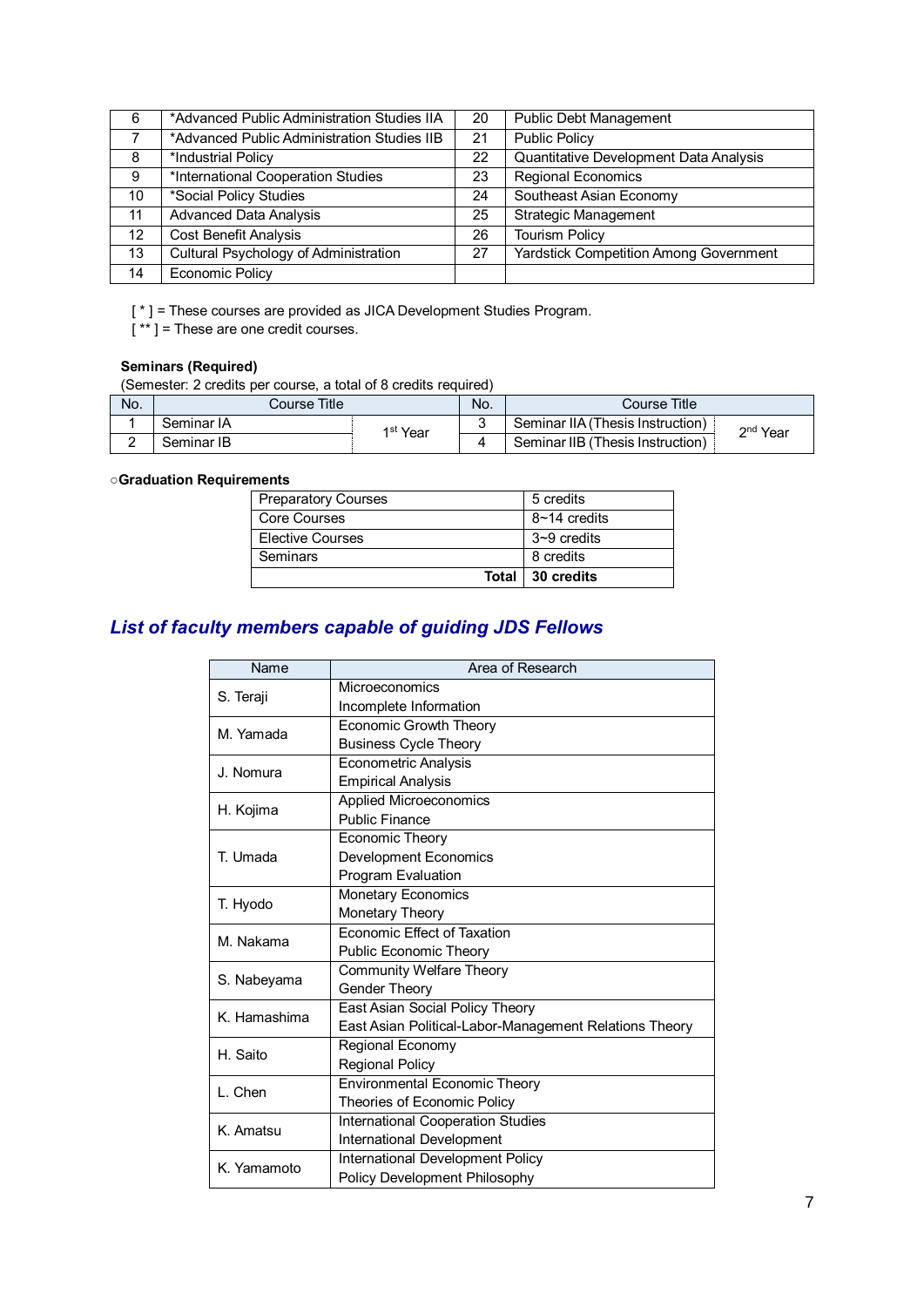| K. A. Akkemik | Asian Economic Theory               |
|---------------|-------------------------------------|
|               | Input-Output Table Analysis         |
| M. Hattori    | French Administrative Law           |
|               | Administrative Discretion           |
| T. Takemoto   | <b>Cultural Psychology</b>          |
|               | Japanese Culture                    |
| M. Asamizu    | Geography                           |
|               | International Relations Theory      |
| K. Nishiyama  | <b>Public Administration</b>        |
|               | <b>Public Management</b>            |
| Y. Uchida     | Strategic Human Resource Management |
| T. Hirano     | Strategic Management                |
|               | <b>SMEs and Entrepreneurship</b>    |
| T. Nishio     | Sports Tourism                      |
|               | <b>Hospitality Management</b>       |

# *Academic Schedule*

#### **1 st Year**

| Late September             | <b>Entrance Ceremony</b>                        |
|----------------------------|-------------------------------------------------|
|                            | Orientation at the Graduate School of Economics |
| October                    | 1 <sup>st</sup> Semester begins                 |
| Mid-November               | The International Student Gathering             |
| Late December              | Winter Break (~beginning of January)            |
| <b>January or February</b> | Study tour to Tokyo                             |
| <b>Early February</b>      | Spring Break (~early April)                     |
| April                      | 2 <sup>nd</sup> Semester begins                 |
| <b>Early August</b>        | Summer Break (~end of September)                |

### **2 nd Year**

| October               | 1 <sup>st</sup> Semester begins      |
|-----------------------|--------------------------------------|
| Mid-November          | The International Student Gathering  |
| Late December         | Winter Break (~beginning of January) |
| January or February   | Study tour to Tokyo                  |
| <b>Early February</b> | Spring Break (~beginning of April)   |
| April                 | 2 <sup>nd</sup> Semester begins      |
| <b>End of June</b>    | Master's thesis submission due       |
| <u>July</u>           | Study tour to Okinawa                |
| <b>Early August</b>   | Summer Break (~end of September)     |
| Late September        | Commencement Ceremony                |

# *Facilities*

### **Dormitories**

Yamaguchi University has two International Houses as dormitories for international students, the one in Yoshida Campus, the other in Tokiwa Campus. The maximum length to be an occupant of an International House is basically 6 months, but if the International Student Center (ISC) allows the extension of the stay, students can stay longer. When students start to live there, a deposit fee is required. The room is classified into single, couple and family type equipped with refrigerator, washing machine, air-conditioning, bed and study desk. The ISC selects the residents of the International Houses in January for the residents supposed to move in between April and September; in July for the residents supposed to move in between October and May next year. Every year, the number of the students who want to live in the International Houses exceeds that of the rooms we can supply. So ISC casts lots for the residents and considers the students' length of stay in Japan, their status of international students, etc.

#### **Research Room**

Four-storied research building was inaugurated in April 2010 for graduate students. Research rooms are allocated,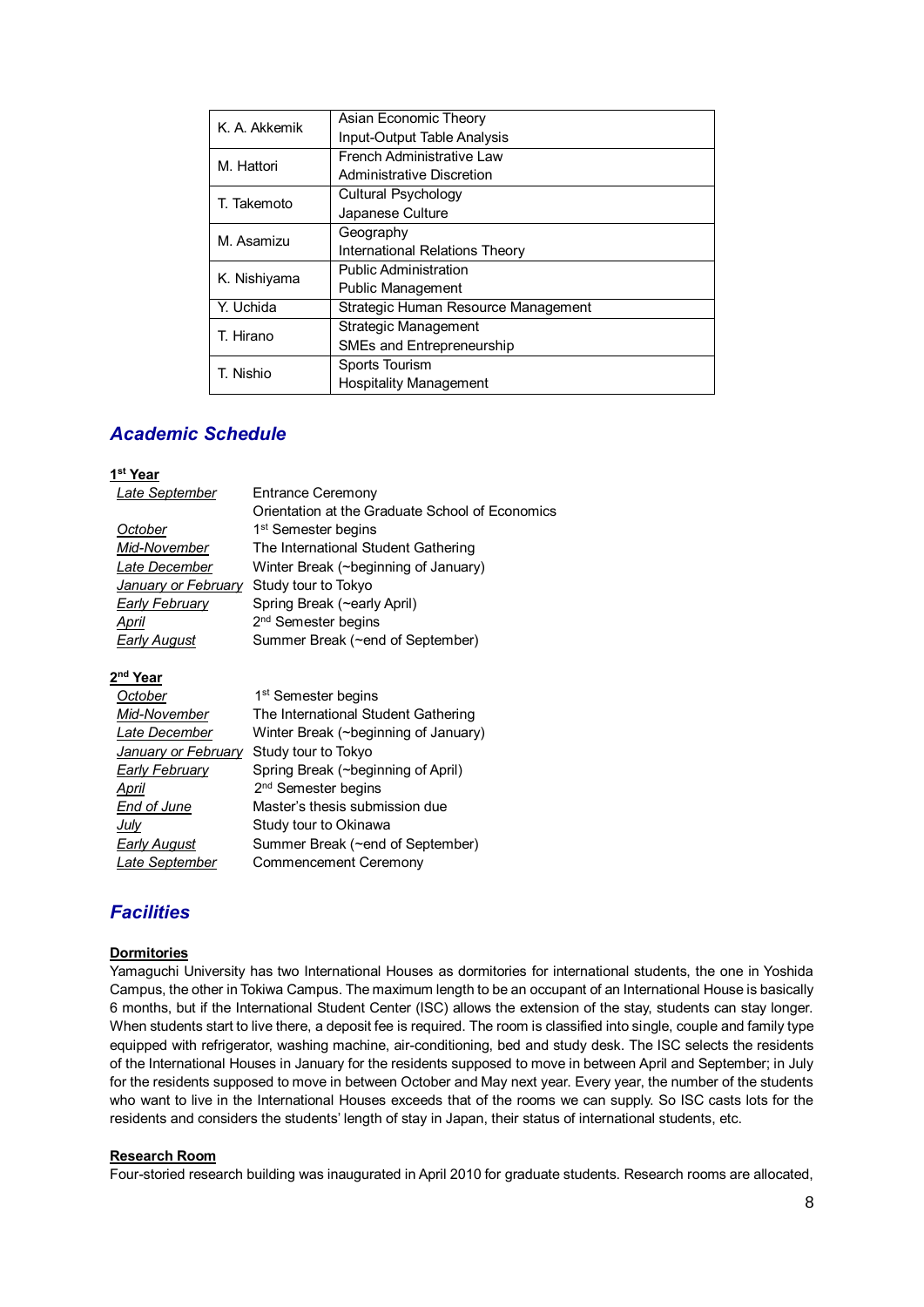each room with up to eight students. The study desks and room numbers at Graduate School of Economics are designated at the time of registration so as to be able to start immediately after the enrollment ceremony. Each room is equipped with air conditioning, washing stand, printer, etc.

#### **Libraries**

Students can browse and borrow 341,032 foreign books at the General Library. Students also browse 4,186 electronic journals. Additionally, the library of East Asian Study Institute is available at the Faculty of Economics where students can find more than 1,000 series of specialized journals and periodicals. Special collection for JDS students is also available. Professional librarians are on standby to give advice and support to students looking for specific data or academic information needed for research works.

#### **Copy Facility**

Students are allowed to take up to 1,200 sheets of copy per year free of copy machines charge by purchasing copy paper by themselves.

#### **Other Facilities**

Yoshida Campus has cafeterias which serve halal food, shops, post office, ATMs, etc. There is also a welfare facility called "FAVO" which has a cafeteria, tuck shop, bookshop, travel agency, etc. so that students spend comfortable lives here. At the Health Administration Center, doctors, nurses and counselors provide medical examinations, emergency medical care and routine medical check-ups. They are also available for advice on matters regarding your physical and/or mental health.

# *Message for Applicants*

#### **From University:**

The Public Administration Course at the Graduate School of Economics is awaiting Bangladeshi students. We look forward to offering our deep knowledge about Asian developing countries, their historical evolution, and their governing structures.

Students have opportunities to experience Japanese culture and traditional events through interaction with a welcoming volunteer group for the support of international students, such as forming an international student team to participate in the local sports festival.

Yamaguchi is a region richly endowed with nature, and living costs are lower than in metropolitan areas. A rough estimate of living expenses in the Yamaguchi area is shown below. It is relatively less expensive compared with living in a large urban area such as Tokyo.

| Category                             | Approx. Amount per Month |
|--------------------------------------|--------------------------|
| Rent                                 | 24,000yen                |
| Food                                 | 28,000yen                |
| Utilities (Gas, Electricity, Water)  | 10,000yen                |
| Communications (Telephone, Internet) | 8,000yen                 |
| Learning materials                   | 6,500yen                 |
| Other (Entertainment, etc.)          | $6,000$ ven              |
| Total                                | 82,500yen                |

Yamaguchi University is recommended to those students who want to engage in research and enjoy Japanese culture and daily life.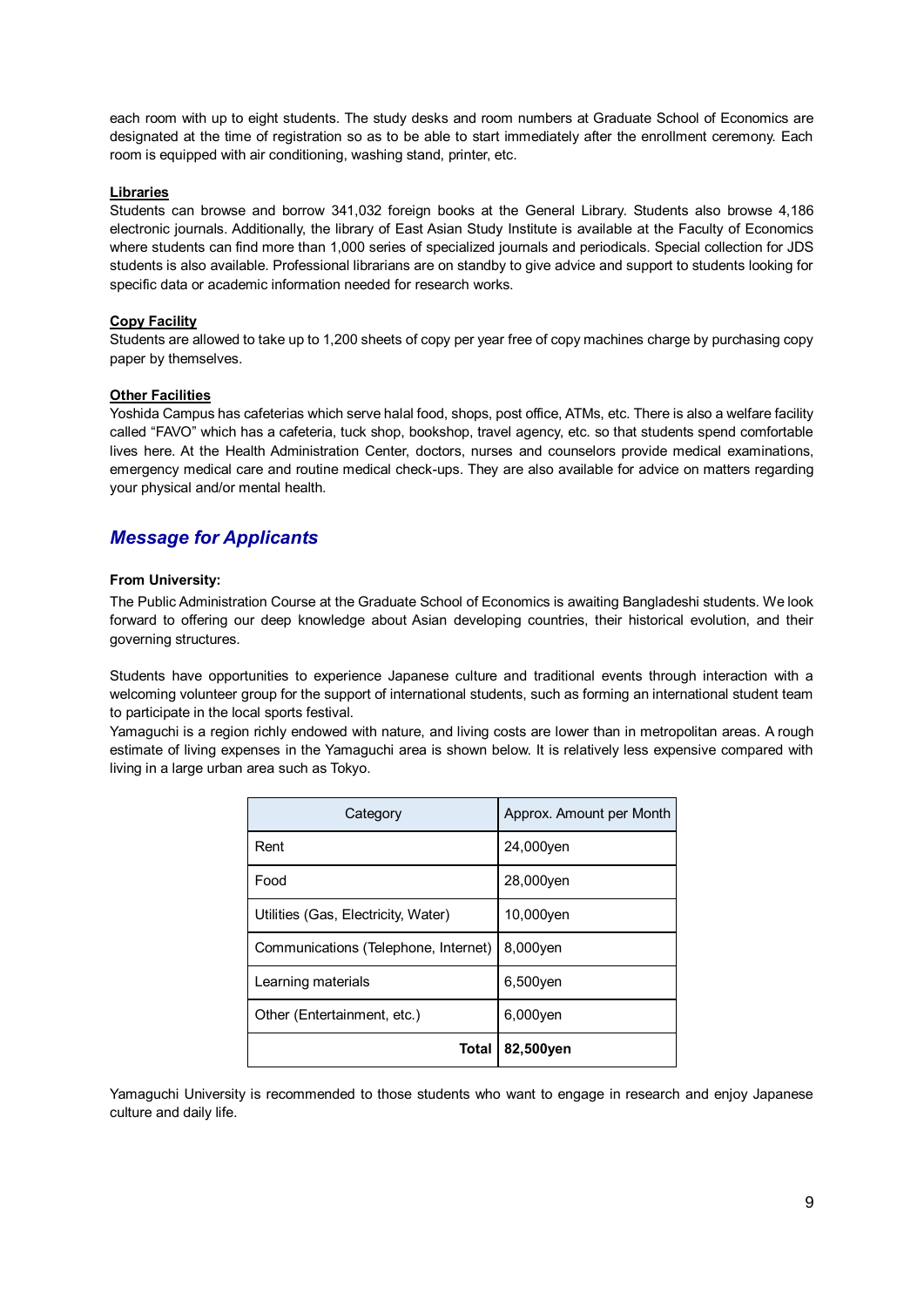## **From JDS Fellow: ISLAM MOHAMMAD SAIDUL**

Yamaguchi City—a Prefectural Capital of the Yamaguchi Prefecture—is located in the westernmost part of mainland Japan, and surrounded on three sides by the sea.

Normally, Japanese people are very kind, generous, helpful, and friendly with foreigners, and the people of Yamaguchi City is no exception. They are very kind, polite, helpful, and warm-hearted that impressed me so much. Moreover, the calm and quite environment in Yamaguchi City is very congenial for living in here.

Along with the natural beauty, there are also plenty to see in Yamaguchi City such as Ruriko-ji Temple and Pagoda, the modern St. Francis Xavier Memorial Church, Onsen and so on.

In Yamaguchi City, some local volunteer organization and community involved in arranging of local festival and other activities that make the foreign students' opportunity to interact with local people and their traditions.

In Yamaguchi University, the international students are provided with a lot of supports and facilities during their studying period. The most key ones are as follows:

**Dormitory:** for international students, the university has two International House as dormitory classifying the room into single, couple and family type.

**Library:** besides the central library, there is also a library of East Asian Study Institute at the Faculty of Economics that helps a lot getting materials for research works.

**Tutor:** Japanese senior students are assigned for one year to help foreign students studying and living in here.

Public Administration (PA) Course under Graduate School of Economics is specially designed with specialized and experienced professors in order to develop both academic and empirical capacity of JDS students in the field of PA. At the very beginning of the course, one main supervisor and two sub-supervisor professors are appointed for each student based on the research proposal.

The Course is conducted with excellent evaluation system like presentation, assignment, and written examination. Yearly basis short visit to local and central administration offices for getting practical understanding of effective public administration required for JDS students.

In every semester, some incentive courses are offered conducted by foreign resource person specialized and experienced in the field of public administration.

Each JDS student is allocated with research room equipped with air conditioning, printer, desk etc.

Holding a seminar with the government officials of JDS student's own country to share the research work and to have valuable suggestion from them.

### 【**Voice from JDS Returned Fellow**】



**Mr. Islam Mohammad Saidul, 12th Batch (2013-2015)**

**Belonging Organization: Ministry of Public Administration**

Yamaguchi City—a Prefectural Capital of the Yamaguchi Prefecture—is located in the westernmost part of mainland Japan, and surrounded on three sides by the sea.

Normally, Japanese people are very kind, generous, helpful, and friendly with foreigners, and the people of Yamaguchi City is no exception. They are very kind, polite, helpful, and warm-hearted that impressed me so much.

Moreover, the calm and quite environment in Yamaguchi City is very congenial for living in here.

Along with the natural beauty, there are also plenty to see in Yamaguchi City such as Ruriko-ji Temple and Pagoda, the modern St. Francis Xavier Memorial Church, Onsen and so on.

In Yamaguchi City, some local volunteer organization and community involved in arranging of local festival and other activities that make the foreign students opportunity to interact with local people and their traditions.

In Yamaguchi University, the international students are provided with a lot of supports and facilities during their studying period. The most key ones are as follows:

**Dormitory:** for international students, the university has two International House as dormitory classifying the room into single, couple and family type.